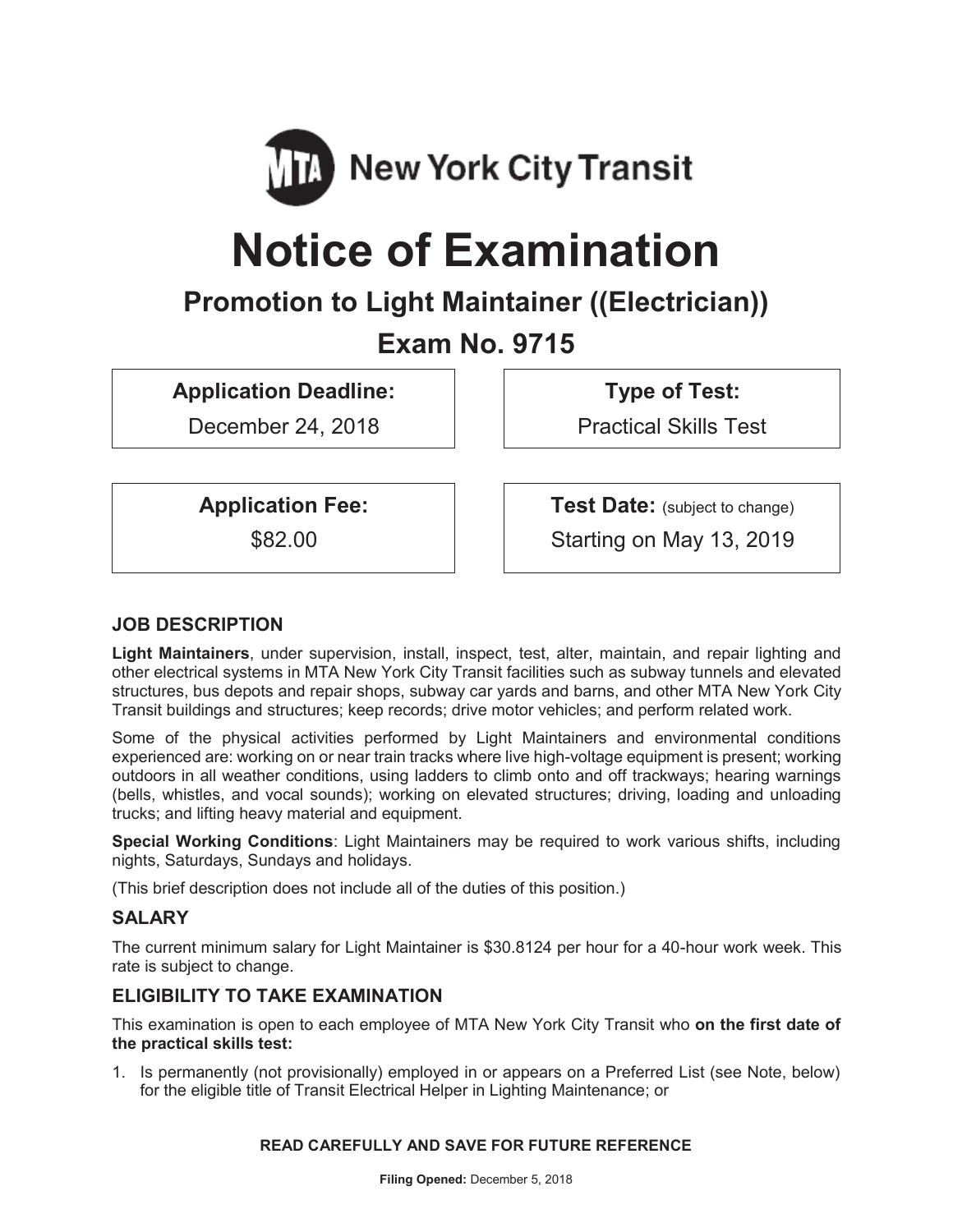#### **ELIGIBILITY TO TAKE EXAMINATION** (Continued)

- 2. Is or has been employed in the non-competitive title of Transit Electrical Apprentice in Lighting Maintenance and has satisfactorily completed the 3-year Transit Electrical Apprentice program in Lighting Maintenance; and
- 3. Is not otherwise ineligible.

(Note: A "Preferred List" is a civil service list which is only for certain former permanent incumbents of the eligible title who have rehiring rights.)

This examination is also open to employees who were appointed to an eligible title pursuant to New York State Civil Service Law, section 55-a, and who meet all other eligibility requirements.

You are responsible for determining whether you meet the eligibility requirements for this examination prior to submitting the *Application*. If you do not know if you are eligible check with **your department's Human Resources representative**. You may be given the test before we verify your eligibility. If you are marked "Not Eligible," your application fee will **not** be refunded and you will **not** receive a score.

This examination is **not** open to employees of MaBSTOA or MTA Bus Company, or to employees of MTA agencies other than MTA New York City Transit.

#### **REQUIREMENTS TO BE PROMOTED**

**From the competitive title of Transit Electrical Helper:** At the time of promotion, you must have completed your probationary period and you must be permanently employed in the title of Transit Electrical Helper in Lighting Maintenance or your name must appear on a Preferred List for the title at the time of promotion.

**From the non-competitive title of Transit Electrical Apprentice:** In order to be eligible for promotion, you must be an MTA New York City Transit employee who has satisfactorily completed the 3-year Transit Electrical Apprentice program in Lighting Maintenance.

**Driver License Requirement**: If you are considered for promotion to the title of Light Maintainer, you must meet the requirements in "1" or "2" below at the time of consideration for promotion.

- 1. A Class B Commercial Driver License (CDL) valid in the State of New York with a passenger endorsement and no disqualifying restrictions; or
- 2. A Motor Vehicle Driver License valid in the State of New York and a Learner Permit for a Class B CDL valid in the State of New York with a passenger endorsement and no disqualifying restrictions.

If you qualify under "2" above, your promotion will be subject to the receipt of a Class B CDL valid in the State of New York with a passenger endorsement and no disqualifying restrictions at the end of a special training course in bus operation. If you fail to successfully complete the special training course in bus operation, including the receipt of a Class B CDL valid in the State of New York with a passenger endorsement and no disqualifying restrictions, your employment will be terminated.

If you have serious moving violations, a license suspension or an accident record, you may be disqualified.

The Class B Commercial Driver License (CDL) with passenger endorsement and no disqualifying restrictions must be maintained for the duration of your employment in the title.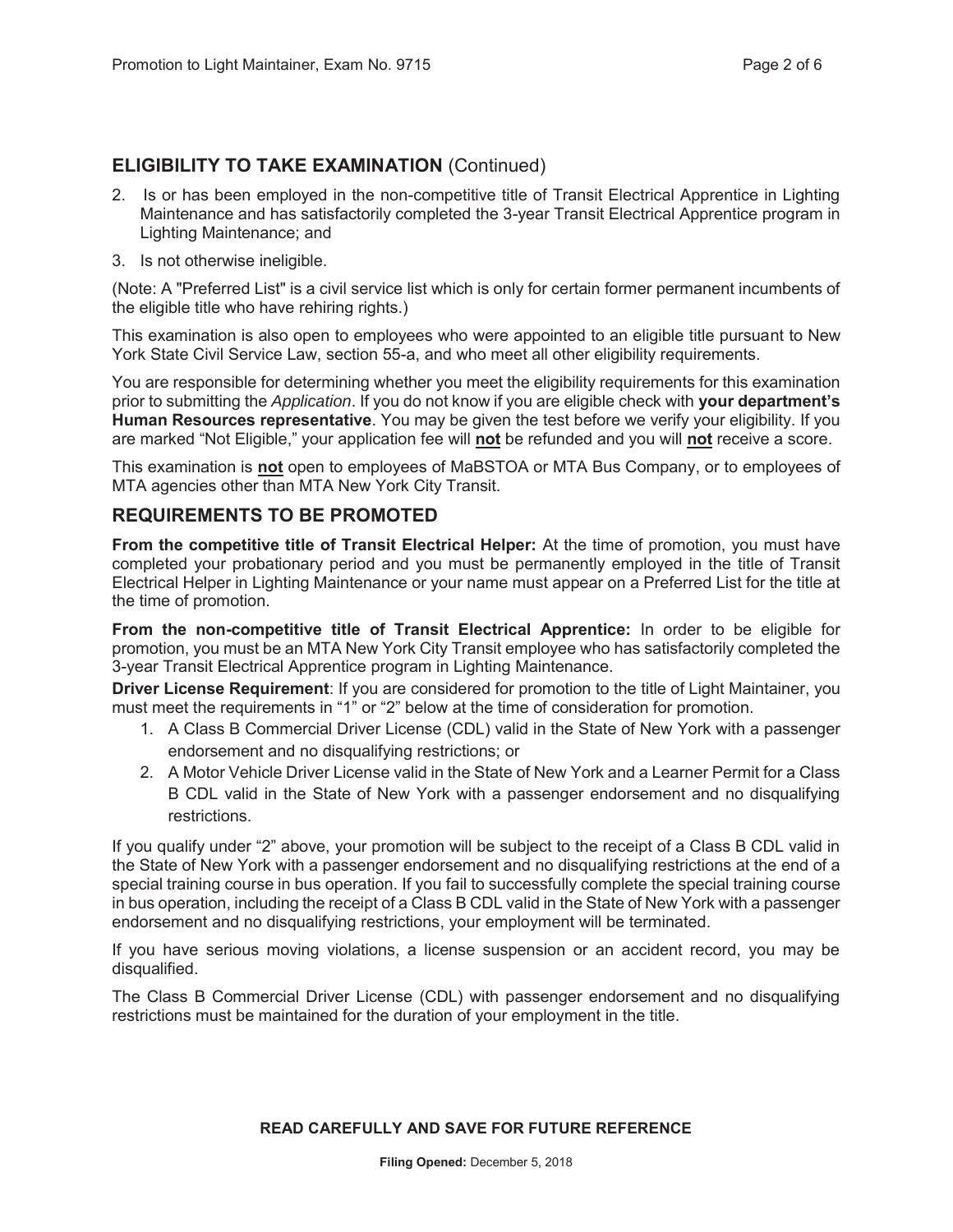#### **REQUIREMENTS TO BE PROMOTED** (Continued)

**Commercial Motor Vehicle Driving Experience in the Military or New York National Guard**: If you are an active member or former member (discharged in the past year) of the military or New York National Guard and have experience driving a Commercial Motor Vehicle in the military or New York National Guard, you may be eligible for a waiver of the New York State commercial driving skills test through the New York State Department of Motor Vehicles. If you believe that you may be eligible for this waiver, you must apply for the waiver through the New York State Department of Motor Vehicles.

**Medical Requirement:** Medical guidelines have been established for the position of Light Maintainer. Candidates will be examined to determine whether they can perform the essential functions of the position of Light Maintainer. Where appropriate, a reasonable accommodation will be provided for a person with a disability to enable him or her to take the examination and/or perform the essential function of the job.

**Drug Screening Requirement:** You must pass a drug screening in order to be promoted, and if promoted, you will be subject to random drug and alcohol tests for the duration of your employment. Additionally, if you have tested positive on a drug or alcohol test or had a refusal to test during preemployment or while employed by a Federal DOT-regulated employer during the applicable period, you must have completed the Substance Abuse Professional (SAP) evaluation, referral and education treatment process required by federal law in order to be promoted to this safety-sensitive position.

#### **HOW TO SUBMIT AN APPLICATION AND PAY THE APPLICATION FEE**

If you believe you meet the requirements in the "Eligibility to Take Examination" section, submit an *Application* online by the last day of the application period unless you are requesting a fee waiver. Applicants who wish to request a fee waiver should refer to the "How to Submit an Application When Requesting a Fee Waiver" section below. MTA New York City Transit will **not** accept *Applications* in person.

**Application Fee:** This fee is generally not refundable. Under special circumstances, you may be entitled to a refund. You should refer to the Department of Citywide Administrative Services ("DCAS") General Exam Regulations to determine if you are entitled to a refund prior to requesting a refund. You can refer to the bottom of the last page of the Notice of Examination for instructions on how to obtain a copy of the DCAS General Exam Regulations.

#### **Online Applications:**

- 1. Apply using the "BSC" employee portal at www.mymta.info by the last day of the application period.
- 2. You must pay the *Application* fee via payroll deduction. Applicants who request a fee waiver must apply by mail.
- 3. You will be sent a confirmation email after you complete your *Application* and pay the *Application* fee.

Save your confirmation numbers for future reference and proof of filing an *Application.*

Computers with internet access are available on a limited basis at branches of the New York Public Library, the Brooklyn Public Library and the Queens Library to patrons with a valid library card.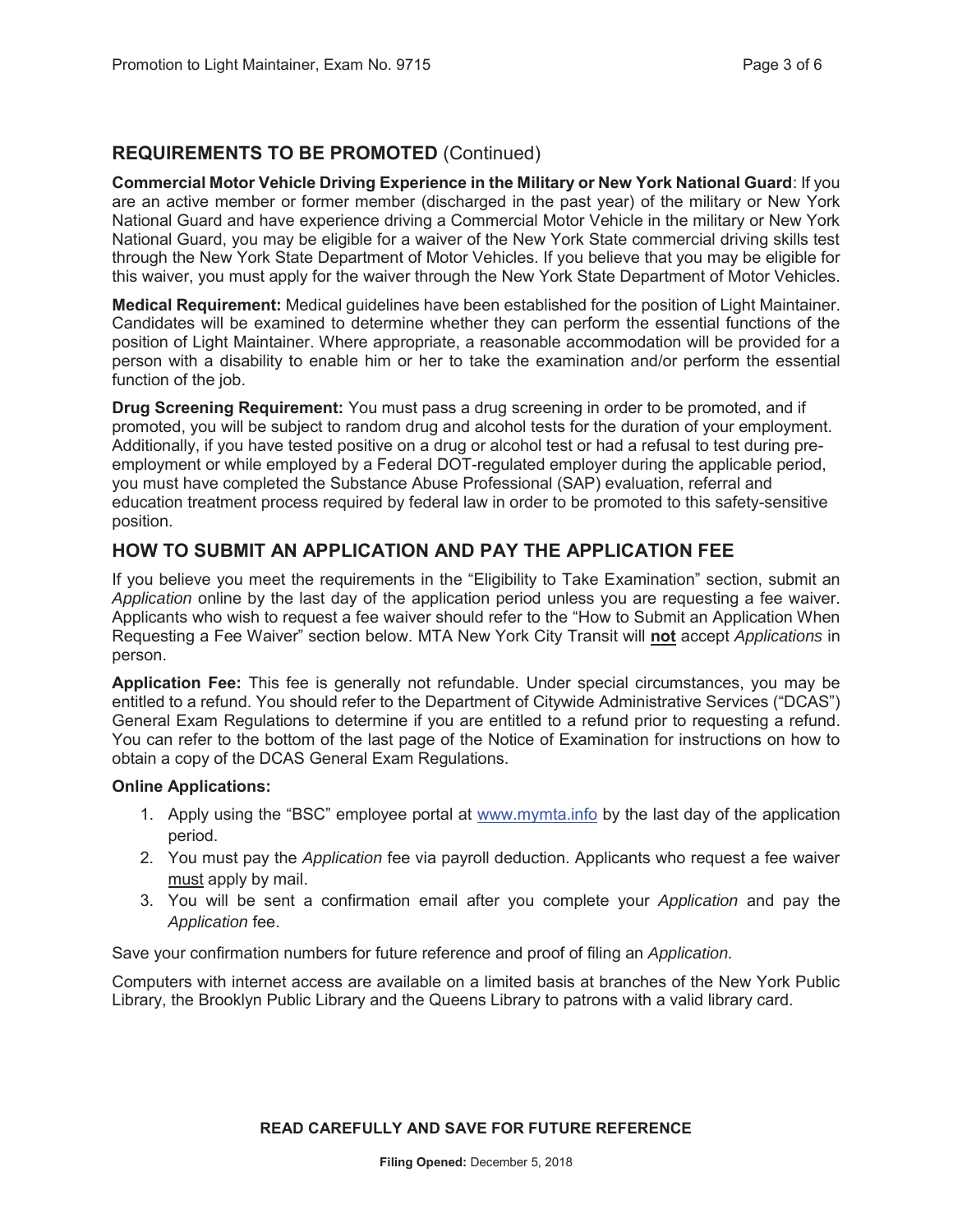#### **HOW TO SUBMIT AN APPLICATION WHEN REQUESTING A FEE WAIVER**

Applicants who wish to request a fee waiver must obtain an *Application* in person at the MTA Exam Information Center as indicated below and must submit the *Application* by mail to the address in the *Correspondence* section below **by the last day of the application period**.

MTA New York City Transit will not accept *Applications* in person. Additional information on requesting an application fee waiver is available with the *Application*.

**MTA Exam Information Center**: Open Monday through Friday, from 9 AM to 3 PM, in the lobby at 180 Livingston Street, Brooklyn, New York. Directions: take the A, C, F, or R trains to the Jay Street-Metro Tech Station, or the 2, 3, or G train to the Hoyt Street Station.

#### **ADMISSION LETTER**

An *Admission Letter* will be mailed to you about 10 days before the first date of the practical skills test. If you do not receive an *Admission Letter* at least 4 days before this date, you may obtain a duplicate letter at the MTA Exam Information Center (as indicated above). A paper copy of the *Admission Letter* is your ticket for admission to the test.

Employees **must** keep their official mailing address **up to date.** Only the address on file with the MTA Business Service Center will be used to mail correspondence, including the *Admission Letter.*

If your official mailing address is **not** up to date, please refer to the Correspondence section below to update your information with the MTA New York City Transit and MTA Business Service Center (BSC).

#### **THE TEST**

You will be given a competitive practical skills test. A score of at least 70% is required to pass the practical skills test. Your score on this test will determine 85% of your final score. Your seniority will determine the remaining 15%. You must pass the practical skills test to have your seniority credited. Your seniority score will be 70 plus a 1/2 point for each three months of completed, continuous service with an agency under the jurisdiction of the Commission, Department of Citywide Administrative Services, in permanent competitive class titles, or in non-competitive class titles. Your service prior to a break in service will be credited through the first date of the practical skills test, up to a maximum of 15 years. Time served prior to a break in service of more than one year will not be credited.

Veterans' or Disabled Veterans' Credit will be granted only to eligible passing candidates who request that they be applied. Veterans' or Disabled Veterans' Credit should be requested at the time of application, but **must** be requested before the date the eligible list is established. Claims for Veterans' or Disabled Veterans' Credit cannot be made once the eligible list is established.

The practical skills test may include tasks related to the installation, testing, maintenance, and repair of lighting or other electrical systems, including the selection and use of appropriate tools, materials, and measuring devices; electrical theory and principles; related mechanical work; reading and interpreting technical drawings; shop math; safe work practices and procedures; and other related areas.

#### **TEST ADMINISTRATION GUIDELINES**

**Warning:** You are not permitted to enter the test site with cellular phones, smart watches, beepers, pagers, cameras, portable media players, or other electronic devices. Calculators are **not** permitted. Electronic devices with an alphabetic keyboard or with word processing or data recording capabilities such as planners, organizers, etc. are prohibited.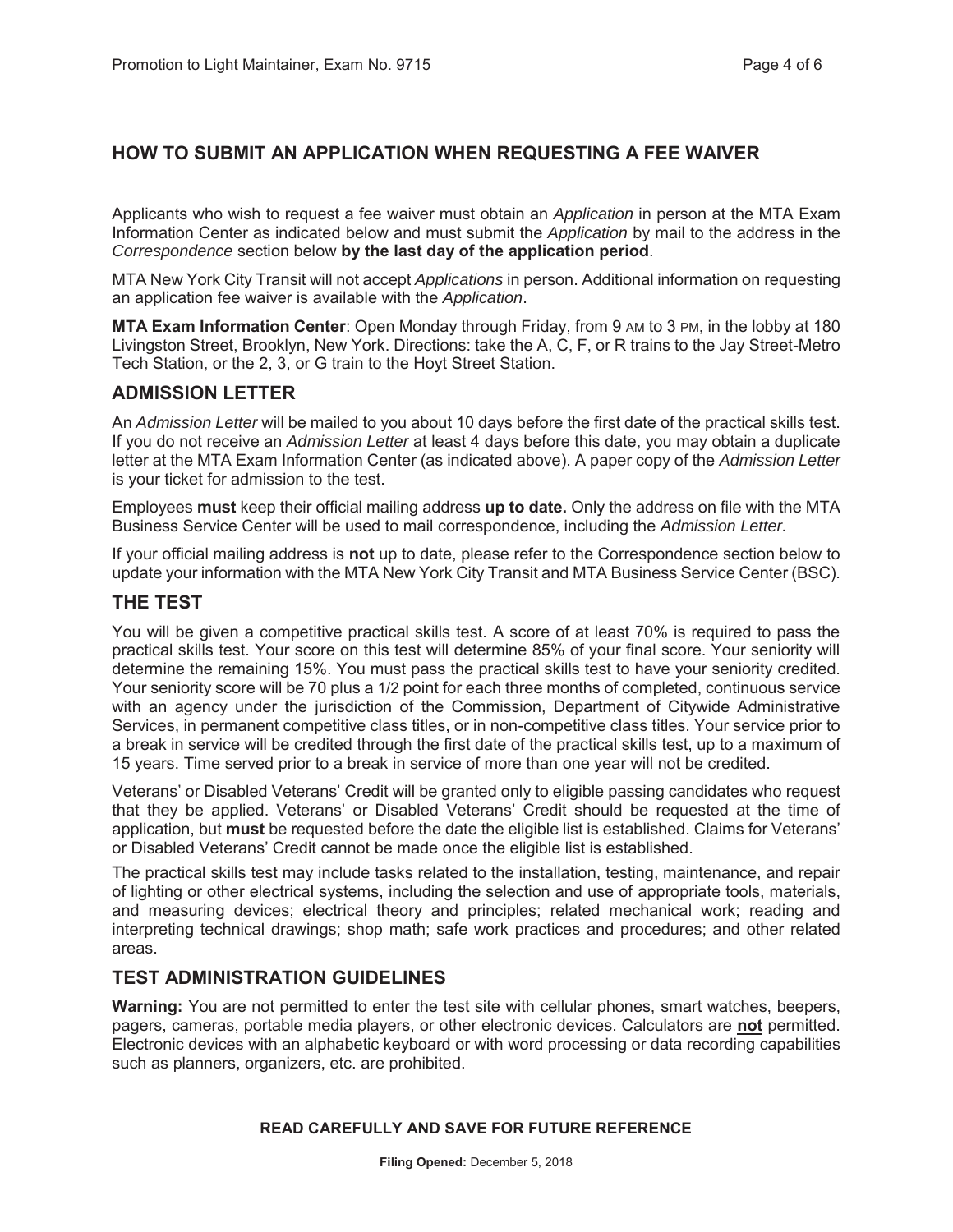#### **TEST ADMINISTRATION GUIDELINES** (Continued)

If you use any of these devices in the building at any time before, during or after the test, you may **not** receive your test results, your test score may be nullified, and your application fee will **not** be refunded.

You may not have any other person, including children, present with you while you are being processed for or taking the test and no one may wait for you inside of the test site while you are taking the test.

**Proof of Identity:** You must present your MTA NYC Transit employee ID when you arrive to take the test.

**Leaving:** You must leave the test site once you finish the test. If you leave the test site after being fingerprinted but before finishing the test, you will not be permitted to re-enter. If you disregard this instruction and re-enter the test site, you may not receive your test results, your test score may be nullified, and your application fee will not be refunded.

#### **THE TEST RESULTS**

If you pass the competitive practical skills test and are marked eligible, your name will be placed on an eligible list and you will be given a list number. You will be notified by mail of your test results. You will be considered for promotion when your name is reached on the eligible list.

#### **SPECIAL ARRANGEMENTS**

**Late Filing:** Consult with **your department's Human Resources representative** to determine the procedure for filing a late *Application* if you meet one of the following conditions:

- 1. You are absent from work for at least one-half of the application period and are unable to apply for reasons such as vacation, sick leave or military duty; or
- 2. You become eligible after the above application period, but on or before the first date of the practical skills test.

**Make-Up Test:** You may apply for a make-up test if you cannot take the test on the scheduled test date for any of the following reasons:

- 1. Compulsory attendance before a public body;
- 2. On-the-job injury or illness caused by municipal employment;
- 3. Absence from the test within one week after the death of a spouse, domestic partner, parent, sibling, child or child of a domestic partner;
- 4. Absence due to ordered military duty;
- 5. A clear error for which MTA New York City Transit is responsible; or
- 6. A temporary disability, pregnancy-related, or child-birth-related condition preventing you from taking the test.

To request a make-up test, mail your request with your documentation of special circumstances to the address found in the *Correspondence* section below within 60 days of your scheduled test date or make the request within 60 days of restoration to your position after performing ordered military duty.

**Special Test Accommodations:** If you plan to request special testing accommodations due to disability or an alternate test date due to your religious belief, follow the instructions included with your *Application* and mail your request to the address found in the "Correspondence" section below no later than 30 days prior to the scheduled test date.